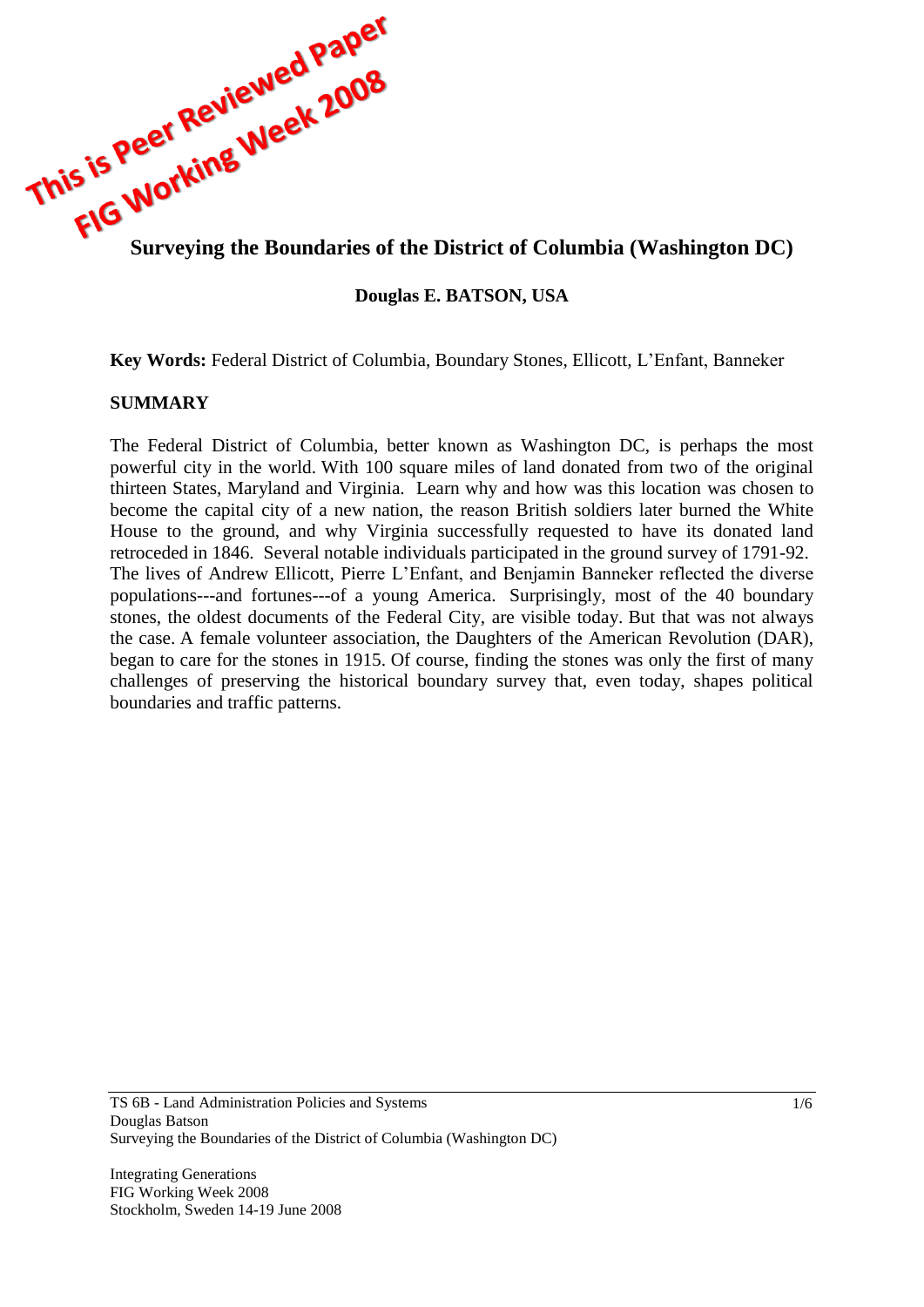# **Surveying the Boundaries of the District of Columbia (Washington DC)**

## **Douglas E. BATSON, USA**

## **EARLY HISTORY OF WASHINGTON DC**

After winning its independence from Great Britain in 1783, several of the 13 original United States wanted the prestige of hosting the new nation's capital city. In 1787, the newly ratified U.S. Constitution provided for a 100 square mile land parcel along the Potomac River for the seat of the Federal government. Nearly equidistant between Georgia and Massachusetts, the states of Virginia and Maryland gladly offered parcels, which included the existing port cities of Alexandria (VA) and Georgetown (MD). The first U.S. President, George Washington, selected a questionable, swampy location, but one conveniently located 18 km from his Virginia plantation at Mount Vernon.

To celebrate the 300th [anniversary](http://en.wikipedia.org/wiki/Anniversary) of Columbus' first voyage to the [Americas](http://en.wikipedia.org/wiki/Americas) in [1492,](http://en.wikipedia.org/wiki/1492) "the [Territory](http://en.wikipedia.org/wiki/Territory_%28country_subdivision%29) of Columbia's" name and diamond shape were determined. At the time, Columbia was a popular poetic name for the first independent nation in the Americas. Also in 1792, the [Columbia River,](http://en.wikipedia.org/wiki/Columbia_River) flowing from the Rocky Mountains into the Pacific Ocean, received its name. In [1786,](http://en.wikipedia.org/wiki/1786) the capital of [South Carolina](http://en.wikipedia.org/wiki/South_Carolina) moved inland from colonial Charleston to Columbia. Of course, a South American nation took that name formerly in 1819, and use of the name to refer to the United States declined. But thanks to the Columbia Broadcasting Company and Columbia Pictures, the female personification of America is, even today, recognizable in cinemas worldwide.

President Washington appointed Andrew Ellicott to survey the area and employed Pierre Charles L'Enfant, a French military engineer, to design the plan of the Federal city. The lives of Ellicott, L'Enfant, and Benjamin Banneker reflect the diverse populations---and fortunes-- of a young America. In 1791-92, the Ellicott survey team placed 40 boundary stones around the perimeter of the District of Columbia, one at each mile, beginning at the southern tip of the diamond in Alexandria, and working clockwise.

From there, Ellicott's team embarked on a 40-mile journey that took nearly two years. They created the boundary lines of the capital by clearing 6.5 meters of land on each side of the boundary and setting a uniquely marked stone at each mile interval. On each stone, the side facing the District of Columbia displayed the inscription "Jurisdiction of the United States" and a mile number. The opposite side said either "Virginia" or "Maryland," as appropriate. The third and fourth sides displayed the year in which the stone was placed (1791 for the 14 Virginia stones and 1792 for the 26 Maryland stones) and the magnetic compass variance at that place (Boundary Stones, 2007).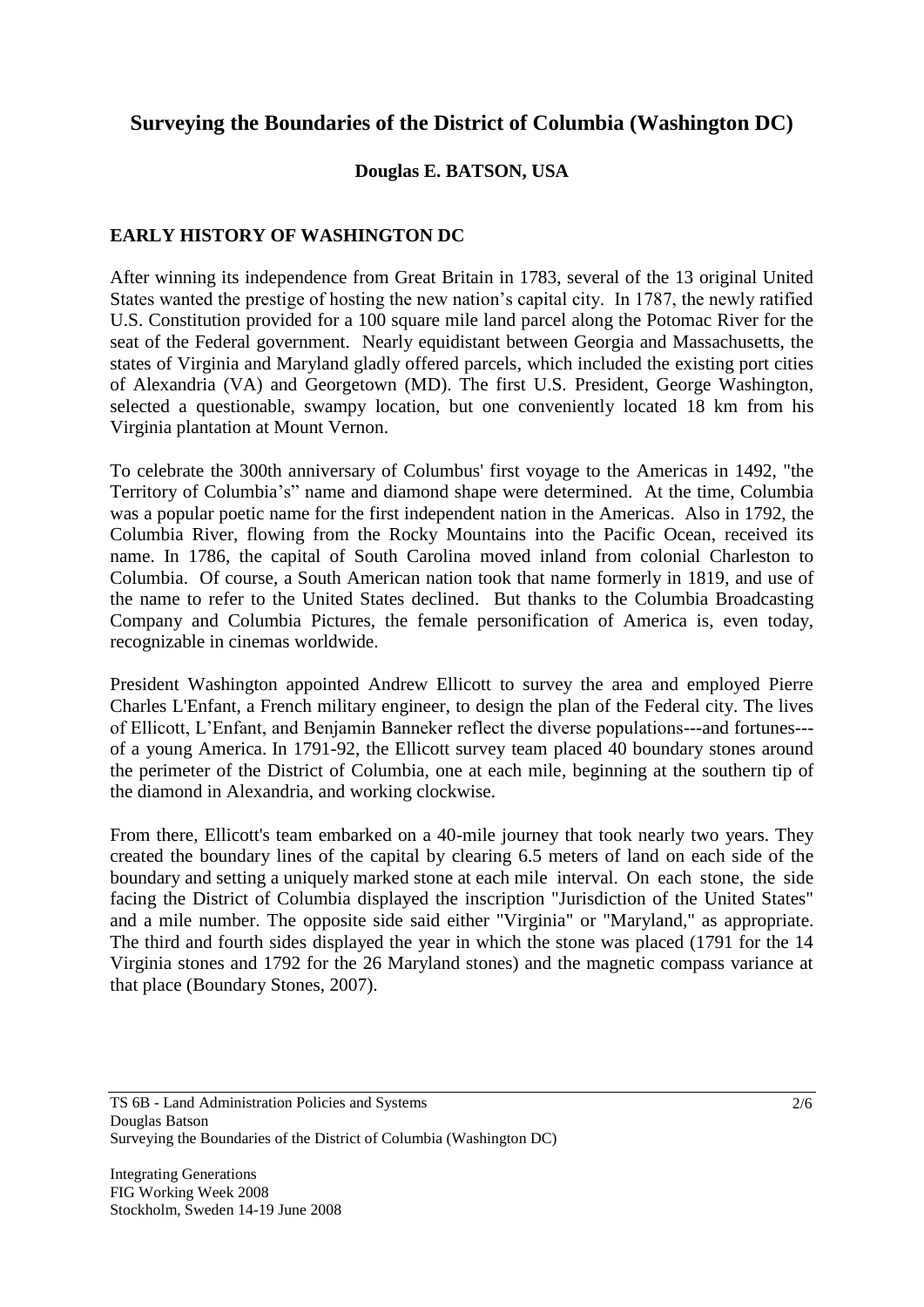Clearing this densely wooded and hilly terrain with axes and saws was exceedingly painstaking work. One need not wonder that the first 19<sup>th</sup> century road leading west, the Leesburg Turnpike, would take advantage of this clearing. The nearly straight road is a major traffic artery today and forms the boundary between the Virginia counties of Arlington and Fairfax. And, the new road was urgently needed when President James Madison and the U.S. Congress evacuated Washington in the face of an approaching British Army, relocating 60 km west to Leesburg and safety.

In August 1814, during the War of 1812, British forces invaded and burned the Capitol, the President's House, and other public buildings. These were rebuilt within five years, but for a long time, Washington remained a rude, rough city. In 1842, English author Charles Dickens described it as a "monument raised to a deceased project," consisting of "spacious avenues that begin in nothing and lead nowhere." At the request of its residents, the Virginia portion was retroceded in 1846, thus confining the federal district to the eastern shore of the Potomac [\(District](http://www.city-data.com/states/District-of-) of Columbia History 2007).

Reasons for the retrocession were twofold. First, in a compromise, Congress approved then President Washington's selected location so near to his home with the caveat that no public buildings would be erected on the Virginia side of the Potomac River. Fifty years later the Virginia side remained a swampy wilderness, an area increasingly expensive for the city to maintain. Second, changing attitudes about slavery in  $19<sup>th</sup>$  century America caused rumors to swirl that the Federal District would outlaw slavery. This, in fact, did occur in 1850. Fearing the loss of their property, slaveholders on the Virginia side agitated for the retrocession of the parcel to the State of Virginia, where their chattel would be secure (until Abraham Lincoln's Emancipation Proclamation of 1863).

### **THREE MEN, THREE DESTINIES**

**Andrew Ellicott** the premier [surveyor](http://en.wikipedia.org/wiki/Surveyor_%28surveying%29) in early American history. In addition to surveying the boundaries of the [District of Columbia,](http://en.wikipedia.org/wiki/Washington%2C_D.C.) Ellicott extended the British colonial survey of the [Mason-Dixon line](http://en.wikipedia.org/wiki/Mason-Dixon_line) westward, which became, in the mid  $19<sup>th</sup>$  Century, the dividing line between slave (southern) and northern (free) states. He instructed [Meriwether Lewis](http://en.wikipedia.org/wiki/Meriwether_Lewis) on surveying methods prior to the latter's epic two year journey, with William Clark, that gave the United States a gigantic territorial claim westward. Earlier, the "Ellicott Line" (80°31'12"West Longitude) had become the baseline for the surveys of the [Northwest](http://en.wikipedia.org/wiki/Northwest_Territory)  [Territory,](http://en.wikipedia.org/wiki/Northwest_Territory) the beginning of the Public Lands Survey System (PLSS). The PLSS survey is "the first mathematically designed system and nationally conducted [cadastral](http://en.wikipedia.org/wiki/Cadastre) survey in any modern country" and is "an object of study by public officials of foreign countries as a basis for land reform" (Mendinghall, 1974). Ellicott later became a professor of mathematics at the U.S. Military Academy at [West Point.](http://en.wikipedia.org/wiki/United_States_Military_Academy) Ellicott City, Maryland, near Baltimore, is a trendy boutique town today. Andrew Ellicott's forefathers opened a mill there in the 18<sup>th</sup> century; in the19th century the town became a significant commercial center on the Baltimore and Ohio Railroad.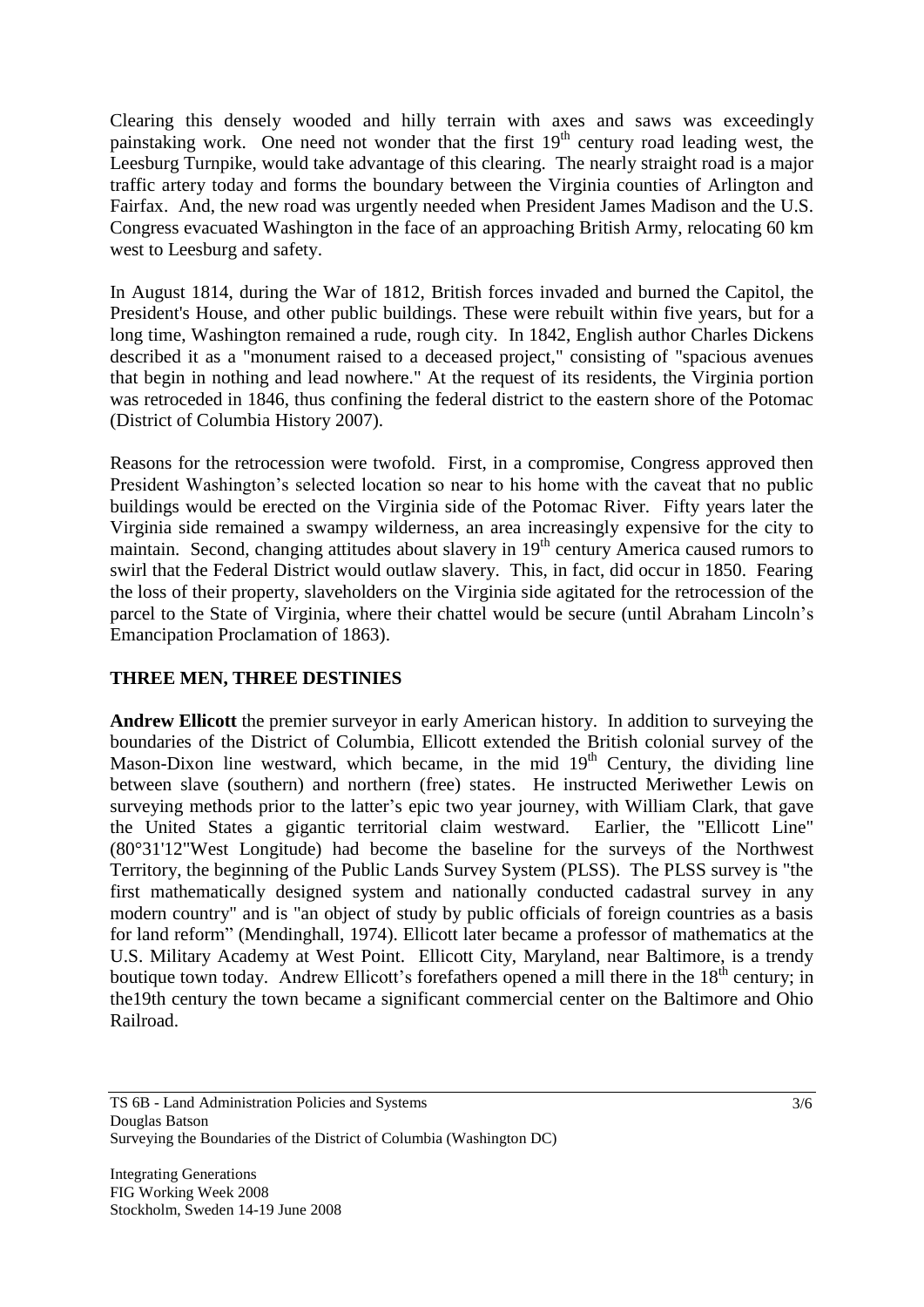**Pierre L'Enfant**. A Parisian by birth, L'Enfant moved to America in [1777, and fought with](http://en.wikipedia.org/wiki/Thirteen_Colonies)  [the Marquis de Lafayette for American independence. H](http://en.wikipedia.org/wiki/Thirteen_Colonies)is engraved design of his Washington DC city plan was submitted late, and because he constantly quarreled with his supervisors, President [Washington](http://en.wikipedia.org/wiki/George_Washington) dismissed L'Enfant in [1792.](http://en.wikipedia.org/wiki/1792) None other than Andrew Ellicott continued the planning of Washington DC. L'Enfant was not paid for his work and fell into disgrace, spending the rest of his life trying to persuade Congress him back wages. Although offered a position as [Professor](http://en.wikipedia.org/wiki/Professor) of Engineering at [West Point](http://en.wikipedia.org/wiki/United_States_Military_Academy) in 1812, he declined it. L'Enfant died in poverty in 1825 (Stewart, 1899). A century later L'Enfant's contributions were finally recognized. He was reburied in [Arlington National Cemetery](http://en.wikipedia.org/wiki/Arlington_National_Cemetery) and honored with a monument that included his city design. Washington's busiest subway station, the junction of four of the five Washington Metro lines, is at L'Enfant Plaza,

**Benjamin Banneker** was a free black man whose intellectual curiosity was surpassed only by passion for civil rights. At age 21, Banneker saw a pocket watch owned by the uncle of the surveyor [Andrew Ellicott,](http://en.wikipedia.org/wiki/Andrew_Ellicott) also named Andrew. He was so amazed by it that Ellicott gave it to him. Banneker spent days taking it apart and reassembling it. This event changed his life, and he became a watch and clockmaker. One customer was Andrew's brother [Joseph Ellicott,](http://en.wikipedia.org/wiki/Joseph_Ellicott) who needed an extremely accurate timepiece to make astronomical calculations. Joseph Ellicott was so impressed with Banneker that he lent the young man books on [mathematics](http://en.wikipedia.org/wiki/Mathematics) and [astronomy.](http://en.wikipedia.org/wiki/Astronomy) The self-educated Banneker's scientific achievements and anti-slavery vision of social justice and equity merged in *Benjamin Banneker's Almanac.* He wrote to then [Secretary of State](http://en.wikipedia.org/wiki/Secretary_of_State) and [author](http://en.wikipedia.org/wiki/Author) of the [Declaration of Independence,](http://en.wikipedia.org/wiki/United_States_Declaration_of_Independence) [Thomas Jefferson,](http://en.wikipedia.org/wiki/Thomas_Jefferson) a plea for justice for African-Americans, calling on the colonists' personal experience as "slaves" of [Britain,](http://en.wikipedia.org/wiki/Kingdom_of_Great_Britain) and quoting Jefferson's own words. Jefferson replied to Banneker asserting his own interest in the advancement of the equality of America's black population. Jefferson also forwarded a copy of Banneker's *Almanac* to the French Academy of Sciences in Paris.

What made Banneker's *Almanacs* innovative aside from the fact that they were produced by a black man in an age when African Americans were considered incapable of scientific, mathematical or literary accomplishment was the inclusion of commentaries, literature, and fillers that had a political and humanitarian purpose (Public Broadcasting Company, 2007).

Two parks, one in the District of Columbia, and another in the City of Falls Church, Virginia, honor Benjamin Banneker today.

# **THE DAUGHTERS OF THE AMERICAN REVOLUTION (DAR)**

Over the next century, the condition of DC historic boundary markers deteriorated due to neglect and a lack of concern. Many of these stones had been buried or destroyed. In 1915, the Washington DC chapter of the Daughters of the American Revolution (DAR), a nationwide women's association, voluntarily assumed the responsibility of protecting the boundary stones by erecting an iron cage around each one with the following ethos: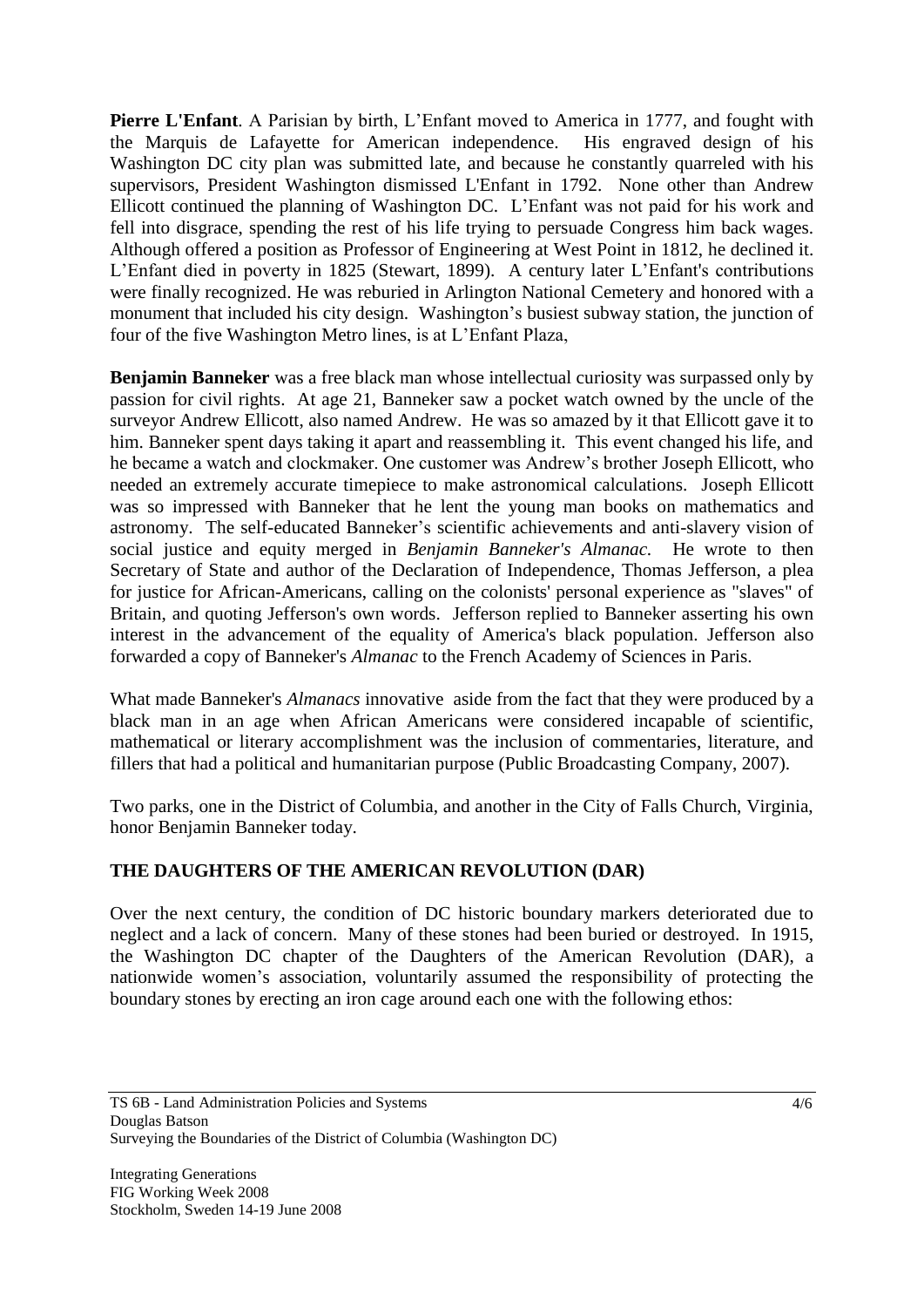That the DC DAR take up for part of their patriotic work for the year, the preservation and protection of the old boundary stones on which are recorded the oldest records of the District, by placing an iron fence around each stone, to be done by Chapter or individually (DAR, 2008).

Over the last century, DAR members, in the great tradition of American volunteerism, have performed maintenance on these oldest of Federal monuments.

# **CONCLUSION**

Today, the DC Chapter of the DAR continues to preserve these historical monuments and to create public awareness of their importance. Although several have been moved or replaced, 38 of the original 40 boundary stones are still located in or near their original locations selected by Andrew Ellicott and the nearly 60-year-old Benjamin Banneker. After many construction delays, Washington DC opened for business as the capital of the United States in 1800. Sadly, George Washington had passed away in December 1799. John Adams was ending his term as America's second president when he moved into the White House in the summer of 1800. Eight months later Thomas Jefferson occupied the Oval Office and had his personal secretary, Meriwether Lewis, train in surveying under Andrew Ellicott. By 1806, Lewis' exploration and surveying of the vast western lands that drain into the Mississippi River, known as the Louisiana Purchase which doubled the size of the United States, and created a century-long demand for public surveying.

### **REFERENCES**

Boundary Stones of the District of Columbia, 2007, [http://www.boundarystones.org/.](http://www.boundarystones.org/)

The Daughters of the American Revolution, Washington DC Chapter, 2008, http://www.dcdar.org/BoundaryStones.htm.

District of Columbia History, 2007, [http://www.city-data.com/states/District-of-Columbia-](http://www.city-data.com/states/District-of-Columbia-History.html)[History.html.](http://www.city-data.com/states/District-of-Columbia-History.html)

Mendinghall, J. 1974, [Beginning Point of the U.S. Public Land Survey,](http://pdfhost.focus.nps.gov/docs/NHLS/Text/66000606.pdf) National Park Service.

The Public Broadcasting Company, PBS On-line, Africans in America Part II, 2008. [http://www.pbs.org/wgbh/aia/part2/2h68.html.](http://www.pbs.org/wgbh/aia/part2/2h68.html)

Stewart, J. 1899, Early Maps and Surveyors of the City of Washington, D.C. Records of the Columbia Historical Society 2: p. 54.